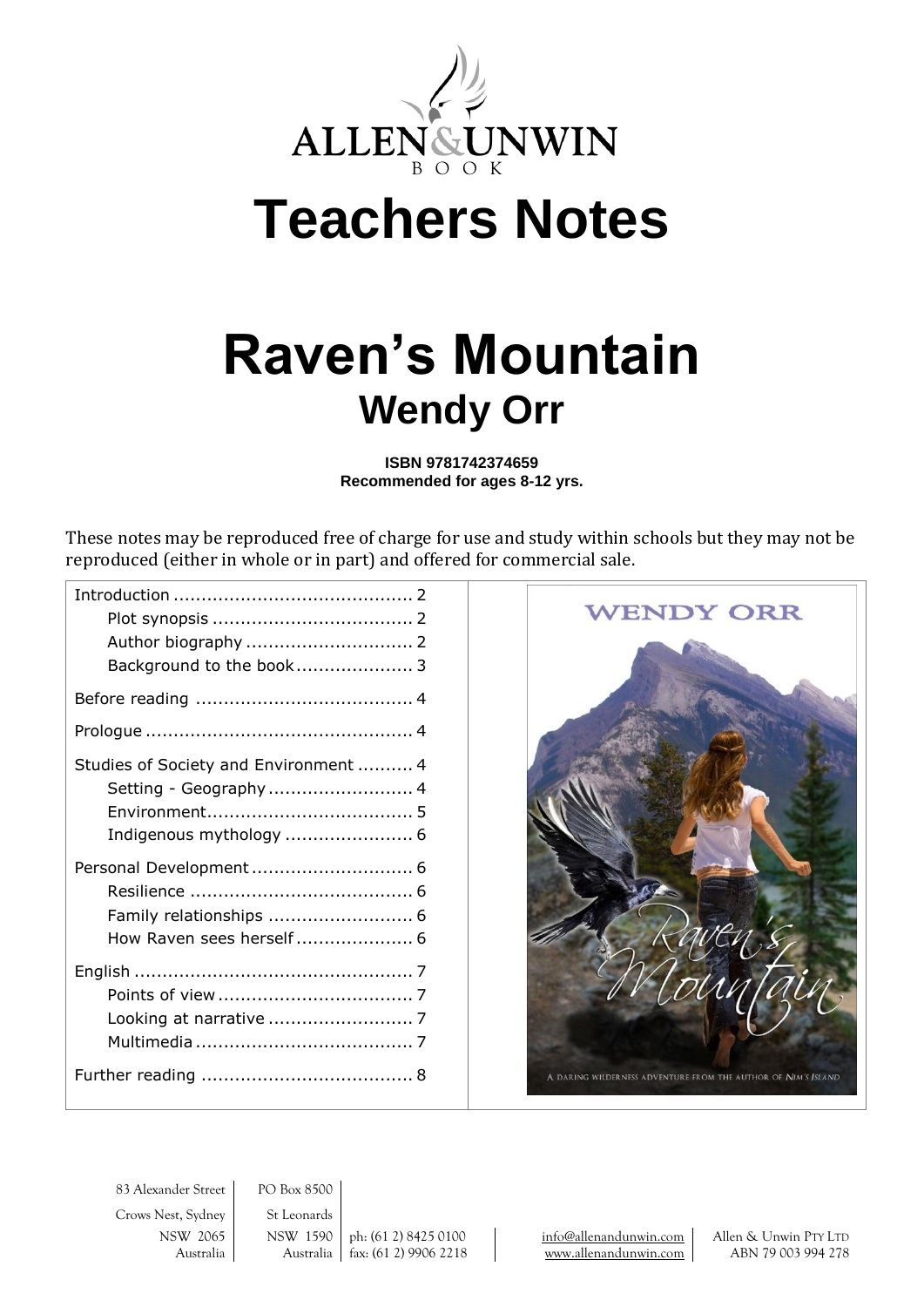### **INTRODUCTION**

#### **PLOT SYNOPSIS**

Eleven year-old Raven is not happy about her mother remarrying and destroying Raven's dream that one day, the father who disappeared to Australia when she was born, would return to the family. She is even more unhappy about moving from a city on the Canadian prairies to a tiny town on the other side of the Rocky Mountains.

However her mother and stepdad Scott are determined that Raven and her big sister Lily will learn to love the mountains. Even though at the last minute Mum is unable to go with them, Scott and the girls head into the wilderness for two days of camping and mountain climbing before starting at their new schools.

Raven is first to reach the summit. Lily and Scott are still climbing the trail below. She is alone on top of the world. So she dances – a crazy, jumping, spinning dance –because if you can climb a mountain you can do anything! But then there is a rumble and the earth shakes. Rocks are falling, and so is Raven, in a terrible tumble down the side of the mountain. When she comes to, no one answers her calls. The rockfall is covering the trail where she last saw Lily and Scott... Wendy Orr tells the dramatic story of an eleven year-old a girl who goes beyond her limits to save her family - and on the way, discovers a mysterious bond with a family of bears and a raven.

#### **AUTHOR BIOGRAPHY**

Wendy Orr was born in Edmonton, Canada. Between preschool and Year 12, she went to eleven schools in different parts of France, Canada and the USA. She married an Australian, while she was studying occupational therapy in London, UK, and moved to Australia. She now has a grown up son James and daughter Susan. She and her husband Tom live on a small bush block south of Melbourne.

Wendy always wanted to be a writer, and wrote stories and poetry constantly while she was in school. She has now written many award-winning books including *Ark in the* 



*Park*, *Nim's Island*, *Nim at Sea*, *The Princess and her Panther*, and for teenagers, *Peeling the Onion*. Her books have been translated into twenty-four languages and are published around the world.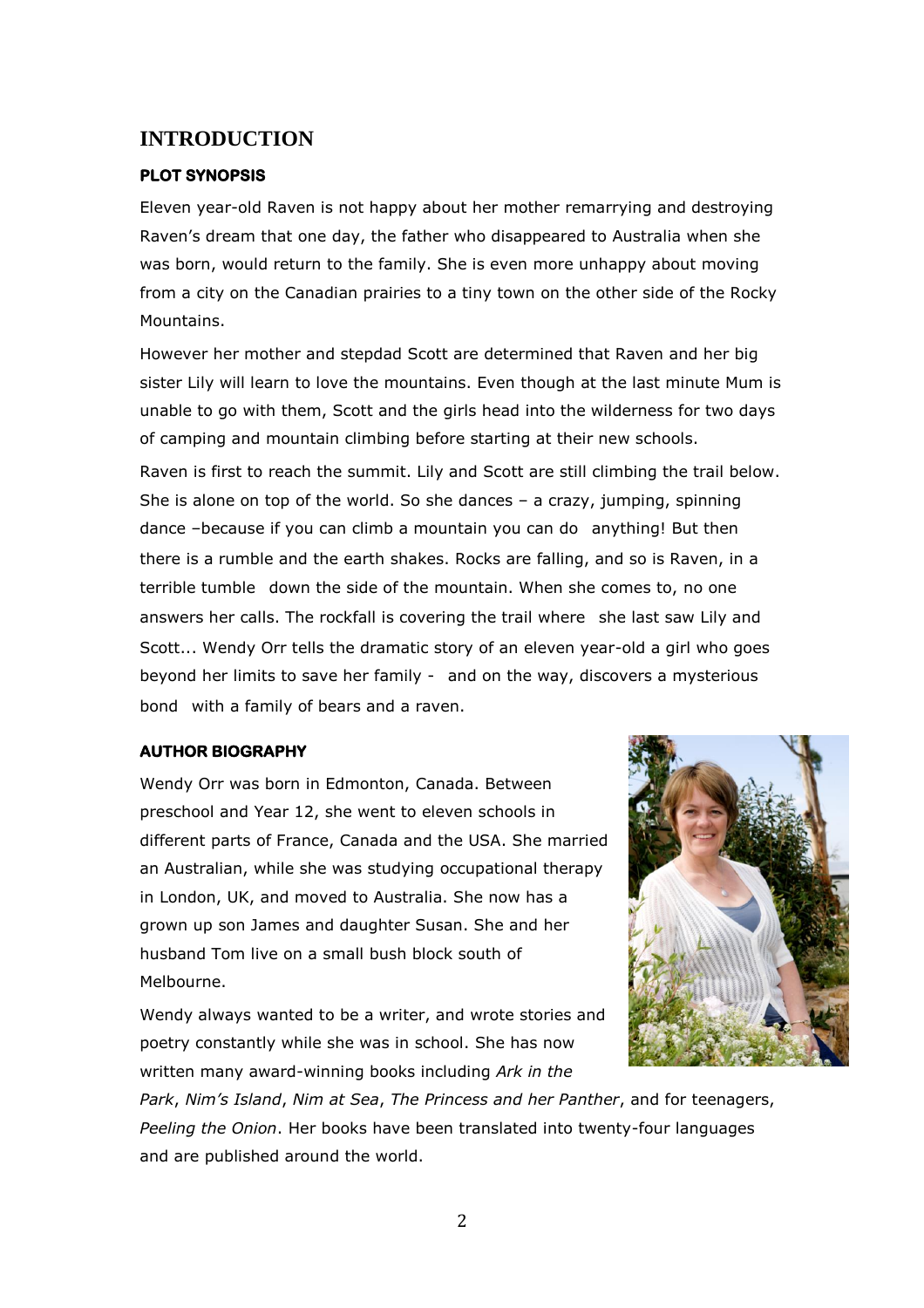#### **BACKGROUND TO THE BOOK – WENDY ORR SAYS:**

The idea for this story came from climbing Pike's Peak in Colorado (4000 metres) with my dad and younger sister when I was twelve. We felt very proud of ourselves when we stood on the icy summit! The mountain is not technically difficult, and in fact there's a road to the top. However, it's still a very long, steep hike, so that we went from summer in the foothills to snow at the peak. At around 3000 metres I started having trouble breathing. My dad, who was a pilot, explained that at that height pilots used oxygen and talked me through it so that I went on to the top without any trouble. At one point we also ran into a hail storm and sheltered under a rock. I started to play with "what if we had to stay there longer?; what if the rock was a cave?…"



At this age I was also always dreaming of being a hero. When we moved from Colorado, it looked as if our horse might have to be sold because she refused to get into the float. I decided I would run away and ride her to Toronto, over 2000km. (Luckily the horse agreed to get into the float before I had finished packing my backpack.) I think I really wanted to know how far I could go to save someone or something I loved.

Raven, however, hasn't ever wanted to test herself in extremes. She's the middle one in a triangular friendship; the one the other two always want to be with – the one I wanted to be but never was, because I was too busy and bossy, writing plays and inventing games that I bullied the others into playing.

Why did I name her Raven? Her mum's name was Jenny, a very common name for her age. She wanted something different for her daughters. I probably chose Raven because years ago, when I was recovering from terrible injuries, I went to Canada and had treatment that helped me walk normally again. The therapist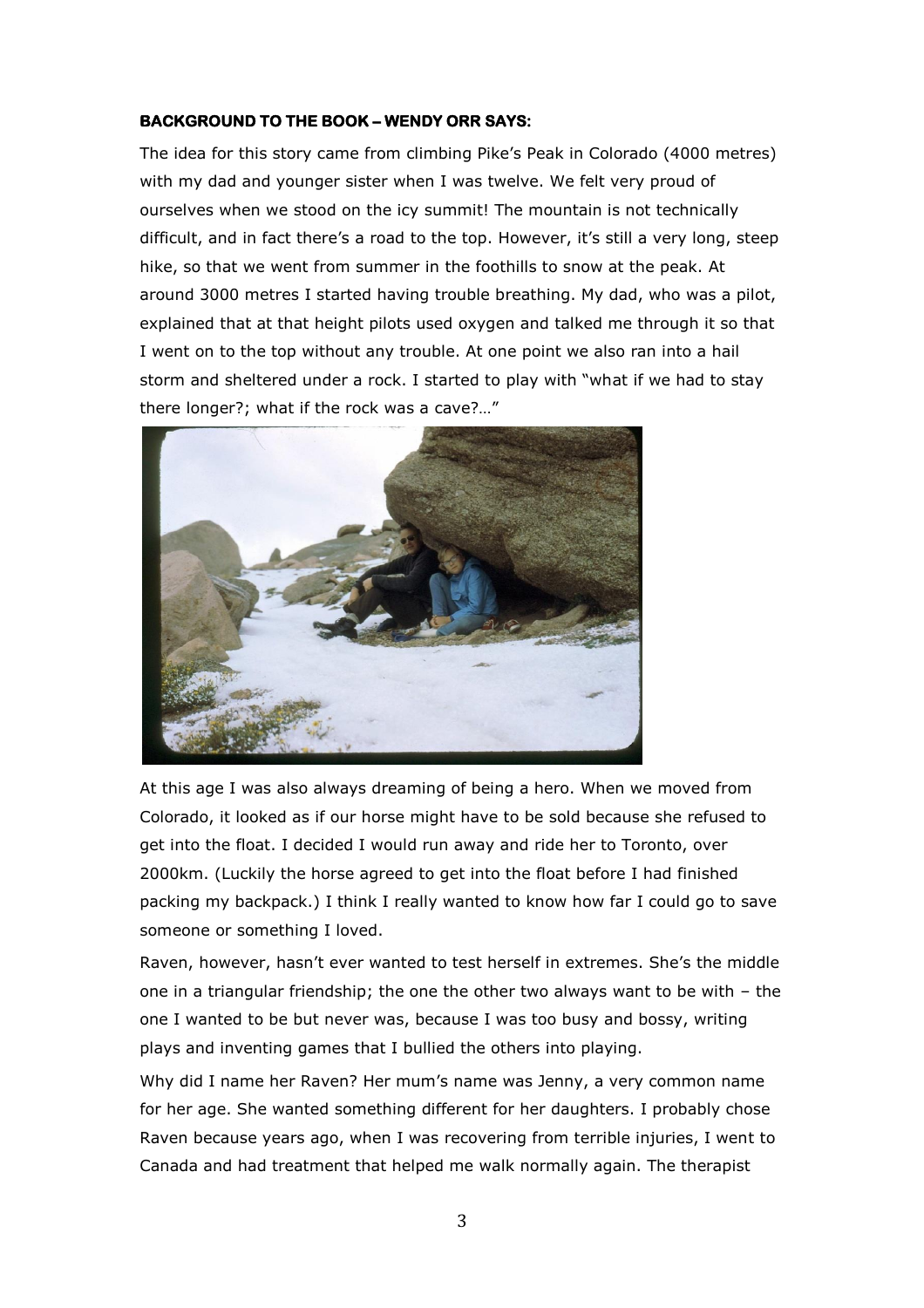had an orphaned raven that stared intently through the window at each treatment session. I've felt a secret bond with ravens ever since.

I set the story in the Canadian Rockies, where there is still a lot of wilderness to be lost in, and where bears are still spotted regularly.

# **BEFORE READING THE TEXT**

- Examine the cover. What does it suggest? Why do you think the designer has used mauve for the spine and back cover? What does this colour represent to you?
- Looking at the cover, where do you think the book is set? What suggests that it is not in Australia?

# **PROLOGUE**

- What does the prologue tell us about Raven and her family? What are Raven's fears in this section?
- Find words or phrases in the prologue that suggest what might be going to happen later in the story. Will she have different fears then?

How many students in your class have moved home or school? Have others joined a new club or activity where they didn't know anyone?

 Discuss or get students to write a short piece on how it feels to be a 'new kid'. Are there students from different cultures who are prepared to discuss some of the differences between their old home and new? Why do you think people are nervous of being 'new'?

# **STUDIES OF SOCIETY AND ENVIRONMENT**

#### **SETTING – GEOGRAPHY**

The text suggests that the story is set in North America but does not say exactly where.

- Why do you think this might be?
- Does it give your imagination more freedom if you can decide for yourself where a story is set?

#### **Prairies**

The North American prairies are flat or gently rolling treeless grasslands.

Are there parts of Australia that could be called prairies?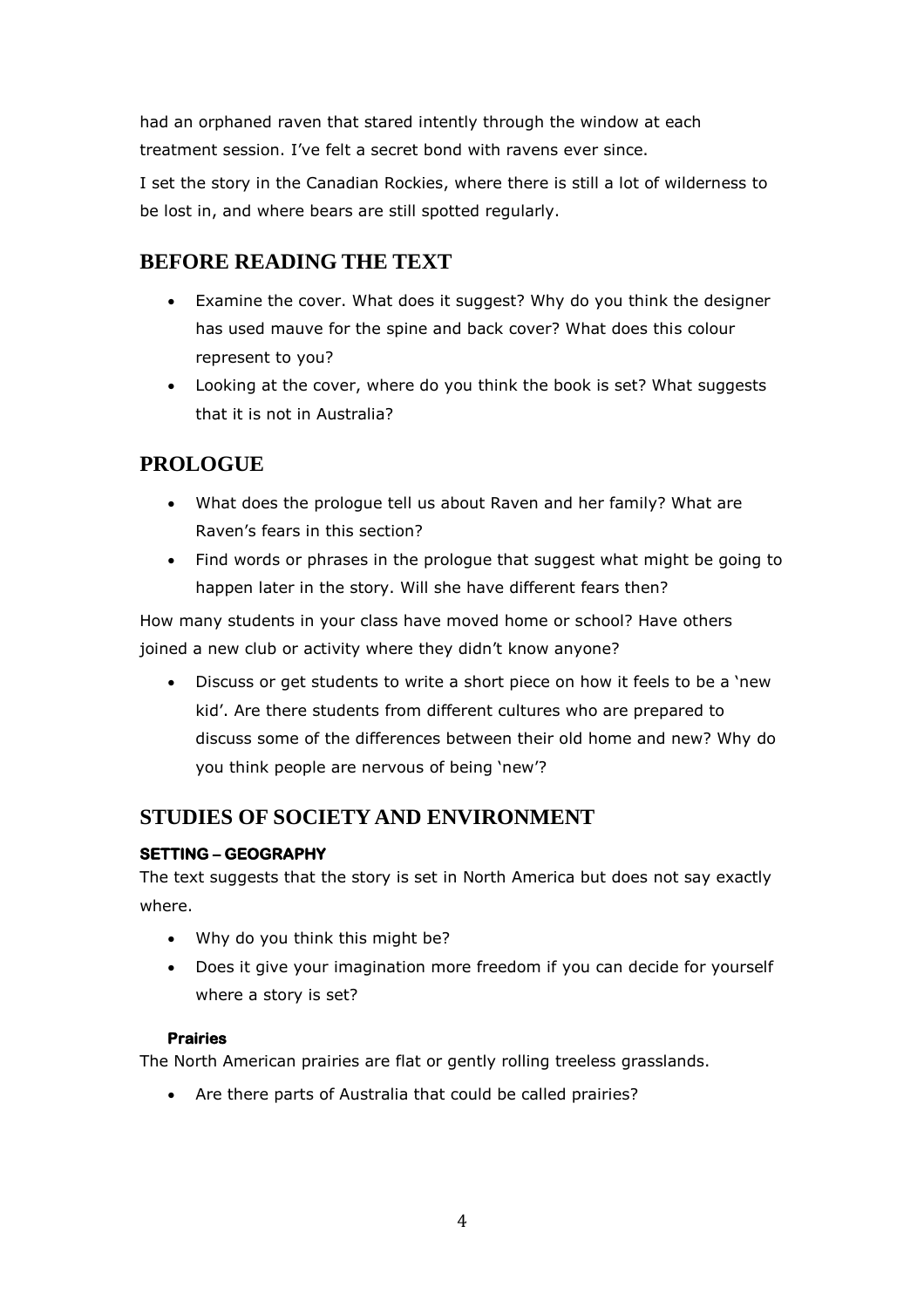#### **Mountains**

Find the Rockies on a map of North America. Decide where you think the story is set.

- What is the highest mountain in the world? How high is it?
- What is the highest mountain in Australia? How high is it?
- Why are mountains lower in Australia?

#### **Tree line**

The tree line is the limit on a mountain of where trees are able to grow. Above that line, it may be too cold, too dry, or not have enough air pressure. For more information: [http://en.wikipedia.org/wiki/Tree\\_line\)](http://en.wikipedia.org/wiki/Tree_line)

#### Raven says:

*I always thought the tree line was like a border: one minute you're in the woods, and the next step you're on a bare mountain where it's too high and cold for trees to live. For some reason I thought it would be exciting. I think Lily did too; at least she didn't argue when I said we should have our lunch right on the tree line. I thought we could sit on the rocks with our feet in the forest.*

*It's not like that at all. It's not even a line: the trees have just been getting smaller, scrawnier and further apart, and now there are hardly any at all.*

 Why does something like the tree line look so different up close from how it appears from far away?

#### **ENVIRONMENT**

 What are some of the differences in the natural environment between the wilderness where Raven is lost, and the Australian bush?

A predator is "An animal that naturally preys on others; an animal that habitually catches and eats prey." (New Shorter Oxford English Dictionary.)

The text mentions several different predators that Raven is afraid of.

- What are they?
- Are there animal predators in Australia?
- What animals do you need to be careful of in Australia? How should you act around them?

Compare coyotes and dingoes.

- How are they similar?
- One of them is a top predator there are no other animals that can attack it. Which one?
- How would you keep yourself safe in the Australian bush?
- What could you do to prepare for an outback adventure?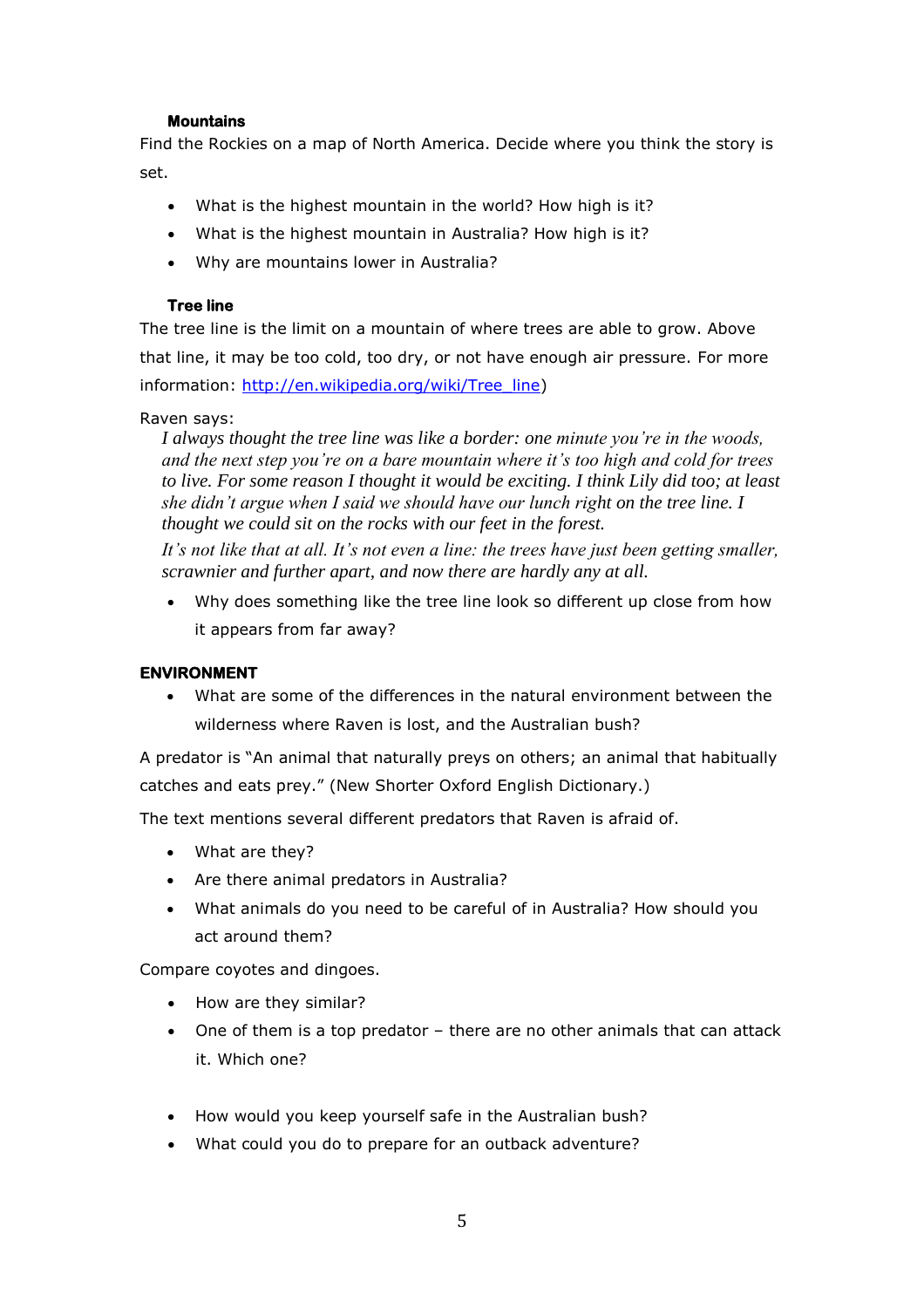#### **INDIGENOUS THEMES AND MYTHOLOGY**

There are many North American First Nation myths about Raven. Sometimes he is a creator god, and sometimes a trickster hero.

[http://en.wikipedia.org/wiki/Raven\\_in\\_mythology](http://en.wikipedia.org/wiki/Raven_in_mythology)

- Do you know any Dreamtime stories from Australia?
- What animals are most often represented in Australian Aboriginal mythology?

# **PERSONAL DEVELOPMENT**

#### **RESILIENCE**

There are several definitions of resilience in the dictionary.

Look them up and decide what this reviewer means:

*Raven is a great strong character, who is certainly a lot more resilient at the end of her few days in the wild.* (Australian Bookseller and Publisher)

- How do you think that Raven has changed by the end of the book?
- What is the difference between resilience and courage?

#### **FAMILY RELATIONSHIPS**

#### **Raven and Lily**

*When I was little, Lily was my hero. On my very first day of school she knocked down the big boy who kept rapping me on the head and calling me a redheaded woodpecker. Some nights she'd climb into bed with me and tell me stories. But ever since she turned thirteen, my sister has been Queen of the Putdown. She doesn't have to say anything: just rolls her eyes, sniffs, and looks away… and I realize I'm the stupidest, most immature being on earth.* 

- Why have things changed between Lily and Raven?
- How do you think their relationship will have changed after the end of the book?

#### **Raven and Scott**

 Do you think Raven likes Scott? Why doesn't she want her mother to marry him? Do you think her father would have been likely to come back if she hadn't?

#### **HOW RAVEN SEES HERSELF**

*I'm not as smart as Jess or as good at sport as Amelia: I'm the middle bit that joins two long sides of a triangle, practicing handstands with Amelia and writing plays with Jess.*

What does *raven* mean?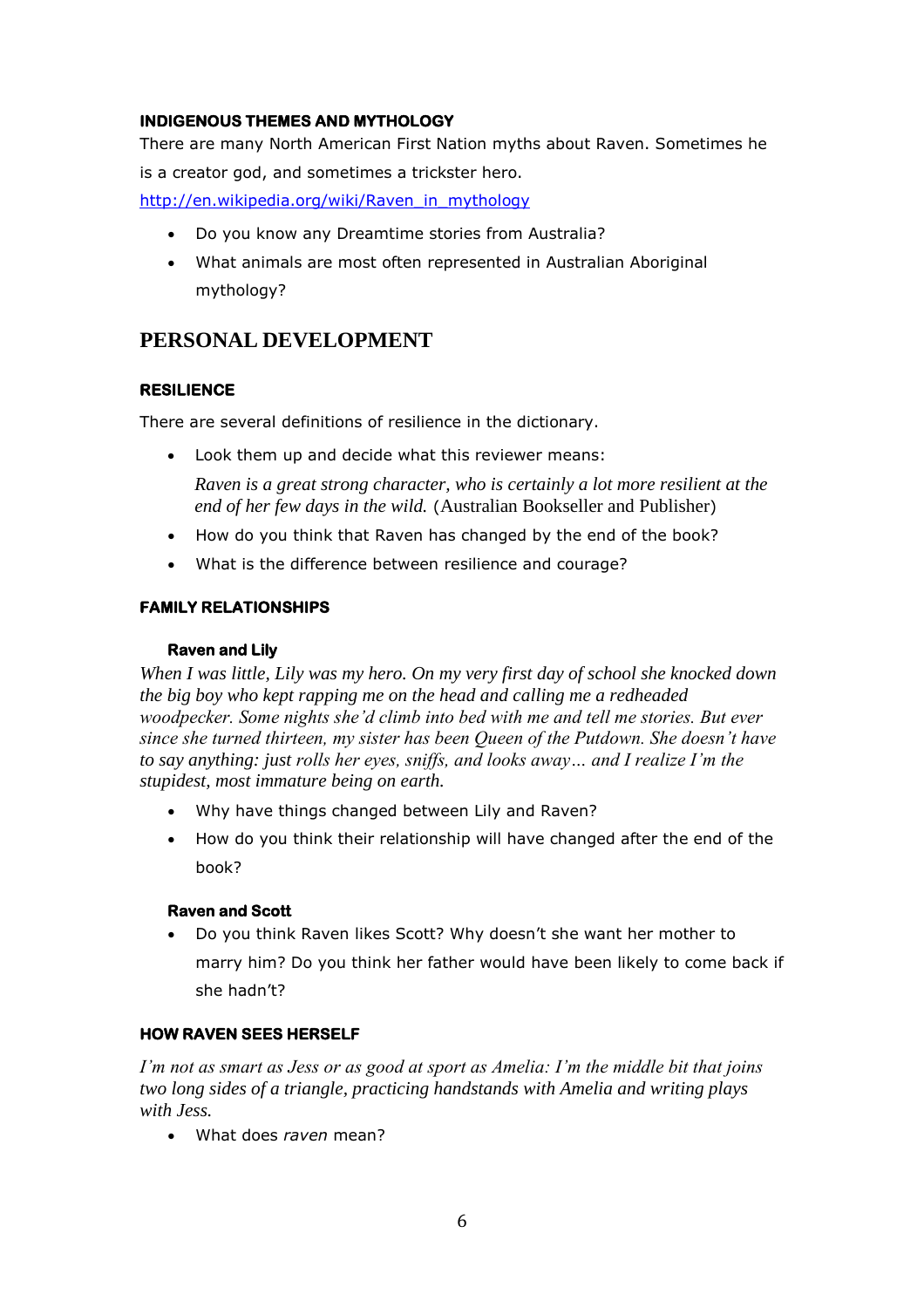When Raven's alone on the mountain, she imagines conversations with her friends.

- How does this help her?
- Is Raven actually stronger and smarter than she thinks?

She also imagines hearing her real father's voice.

- Why do you think she does this? How does it help her?
- Whose voice is it really?

If you have read Nim's Island, compare Nim to Raven.

• How are they different? What do they have in common?

## **ENGLISH**

There are poems by Jess and Raven in the book. Write your own poem for Raven. Write a play like Jess's *Coyote Girl* play.

#### **POINTS OF VIEW**

The story is told in the first person, so we see it all from Raven's point of view.

Write part of the story from Lily's point of view.

OR

 Write a letter that Lily might have written in the cave, to Raven, her mum, or a friend.

OR

Tell the story through text messages from Lily.

#### **DIFFERENT WAYS OF LOOKING AT NARRATIVE**

- Design a cover for Raven's Mountain, or choose a scene to illustrate.
- Draw a narrative map. Work out the compass points for the mountain.
- Do a story board.

#### **MULTI MEDIA**

Wendy Orr has used polyvore.com to depict some of her influences when writing this book.<http://www.polyvore.com/cgi/profile?id=2264473>

- Use this site or something similar to choose suitable clothes for Raven for her journey.
- Find two other useful things to give her.